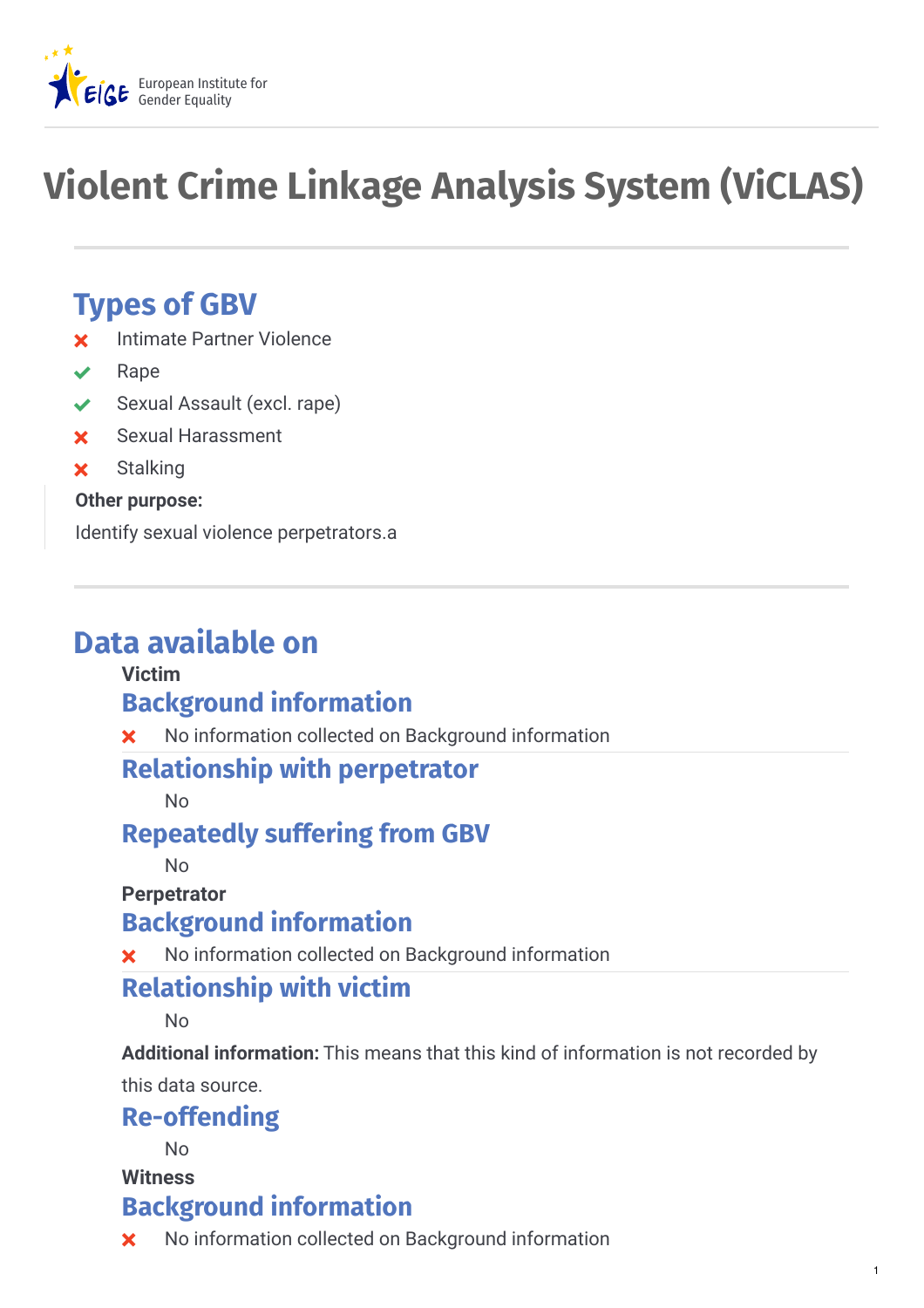# **Relationship with victim/perpetrator**

No

# **Incident description by witness**

No

# **Children witnessing IPV incident**

No information available

#### **Incident**

### **Code system used**

**x** No information available

# **Description of incident**

Date/time

Harm/injuries

Location

Type of violence

**Other:** Modus operandi, weapons, vehicle, scene, perpetrator's behaviour.

### **Protection order**

 $N<sub>0</sub>$ 

# **Civil justice data**

No information available

# **Incident respond resources**

**X** No information collected on Incident respond resources

#### **Prosecution process**

This administrative data source does not collect information on Prosecution process  $\mathbf x$ 

#### **Outcomes**

**x** This administrative data source does not collect information on Outcomes

# **Characteristics Storage System**

- **x** In paper form
- $\checkmark$  Electronically (single files)
- Electronically (database)

# **Frequency of updating**

#### Ongoing

## **Quality assurance process**

**x** No information available